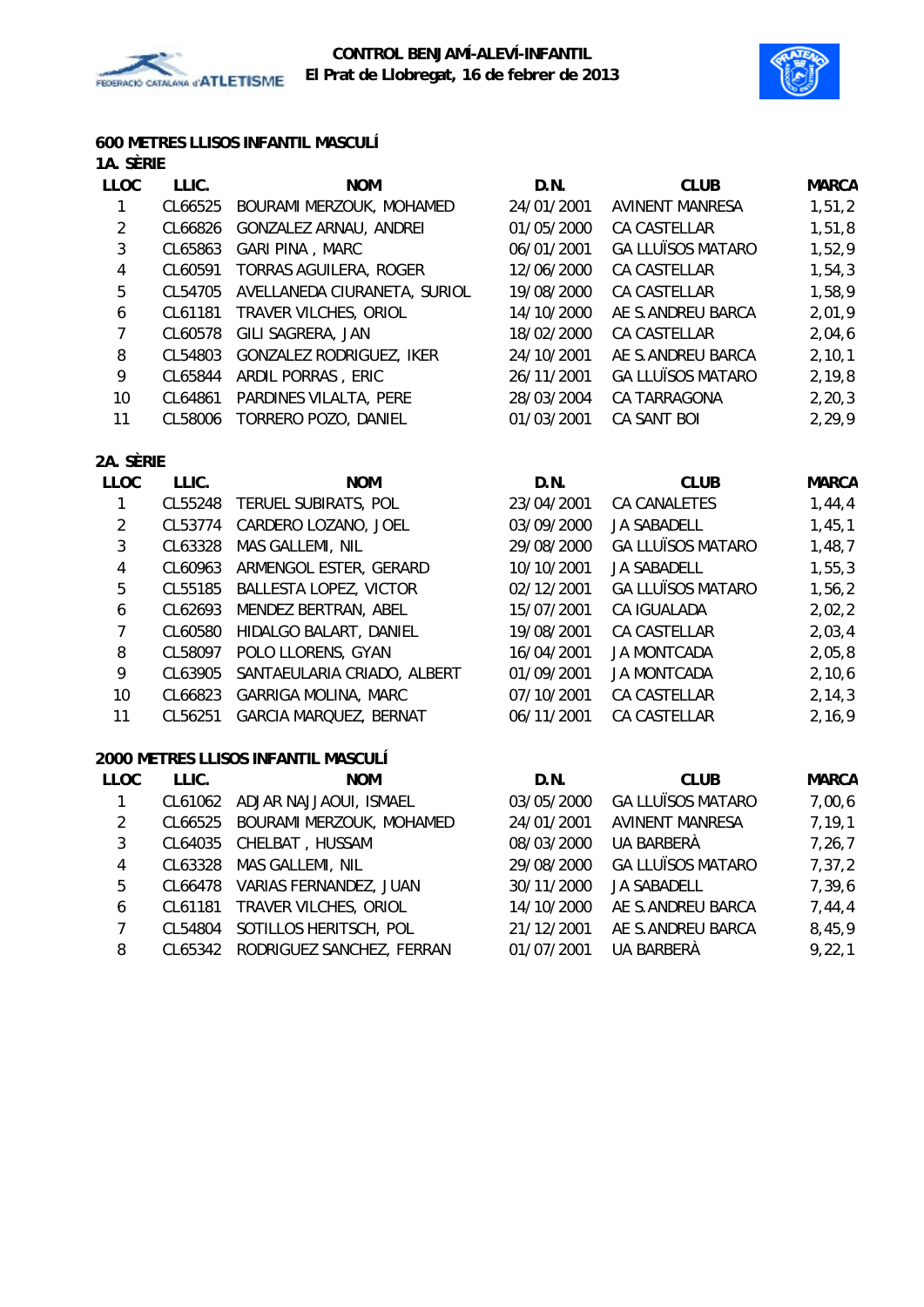



## **TRIPLE SALT INFANTIL MASCULÍ**

| <b>LLOC</b> | LLIC.   | <b>NOM</b>                    | D.N.       | <b>CLUB</b>               | <b>MARCA</b> |
|-------------|---------|-------------------------------|------------|---------------------------|--------------|
|             | CL66826 | GONZALEZ ARNAU, ANDREI        | 01/05/2000 | CA CASTELLAR              | 9,56         |
| 2           | CL53114 | NASARRE GUILLAMON, DAVID      | 19/02/2000 | <b>ISS - L'HOSPITALET</b> | 9,48         |
| 3           | CL53283 | SALINERO PEREZ, JORDI         | 05/05/2000 | UA BARBERÀ                | 8,76         |
| 4           | CL60578 | GILI SAGRERA, JAN             | 18/02/2000 | CA CASTELLAR              | 8,35         |
| 5           | CL61861 | TORRERO POZO, ANGEL           | 03/02/2001 | CA SANT BOI               | 8,15         |
| 6           | CL56251 | <b>GARCIA MARQUEZ, BERNAT</b> | 06/11/2001 | CA CASTELLAR              | 7,89         |
|             | CL60580 | HIDALGO BALART, DANIEL        | 19/08/2001 | <b>CA CASTELLAR</b>       | 7,85         |
| 8           | CL56840 | TRIGUEROS OLIVAN, GUILLEM     | 17/05/2000 | UA BARBERÀ                | 7,77         |
| 9           | CL54705 | AVELLANEDA CIURANETA, SURIOL  | 19/08/2000 | CA CASTELLAR              | 7,69         |
| 10          | CL58006 | TORRERO POZO, DANIEL          | 01/03/2001 | CA SANT BOI               | 7,48         |
|             | CL60591 | TORRAS AGUILERA, ROGER        | 12/06/2000 | <b>CA CASTELLAR</b>       | <b>NULS</b>  |
|             | CL63249 | MONTESINOS GARRIDO, ALEIX     | 11/11/2000 | PRATENC AA                | <b>NULS</b>  |

# **LLANÇAMENT DE PES INFANTIL MASCULÍ**

| LLOC              | LLIC.   | <b>NOM</b>                    | D.N.       | <b>CLUB</b>              | <b>MARCA</b> |
|-------------------|---------|-------------------------------|------------|--------------------------|--------------|
|                   | CL53943 | ABRADO GROSS, POL             | 25/03/2000 | MUNTANYENC S.CUGAT       | 11,66        |
| 2                 | CL60021 | <b>GALLEGO VIZUETE, IVAN</b>  | 15/02/2000 | UA BARBERÀ               | 9,26         |
| 3                 | CL59696 | ALBARRAN SANCHEZ, POL         | 13/01/2001 | CA NOU BARRIS            | 8,96         |
| 4                 | CL54553 | VAQUE MAHEDERO, IKER          | 28/08/2000 | PRATENC AA               | 7,91         |
| 5                 | CL65894 | SANS RUSIÑOL, ENRIC           | 11/04/2000 | <b>GA LLUÏSOS MATARO</b> | 7,54         |
| 6                 | CL58583 | AYATS FONT, SALVADOR          | 20/02/2000 | CA VIC                   | 7,23         |
| 7                 | CL66826 | GONZALEZ ARNAU, ANDREI        | 01/05/2000 | CA CASTELLAR             | 7,02         |
| 8                 | CL61062 | ADJAR NAJJAOUI, ISMAEL        | 03/05/2000 | <b>GA LLUÏSOS MATARO</b> | 6,92         |
| 9                 | CL65863 | GARI PINA, MARC               | 06/01/2001 | <b>GA LLUÏSOS MATARO</b> | 5,06         |
| 10                | CL65844 | ARDIL PORRAS, ERIC            | 26/11/2001 | <b>GA LLUÏSOS MATARO</b> | 4,83         |
| 11                | CL55185 | <b>BALLESTA LOPEZ, VICTOR</b> | 02/12/2001 | <b>GA LLUÏSOS MATARO</b> | 4,18         |
| $12 \overline{ }$ | CL66823 | <b>GARRIGA MOLINA, MARC</b>   | 07/10/2001 | CA CASTELLAR             | 4,15         |
|                   |         |                               |            |                          |              |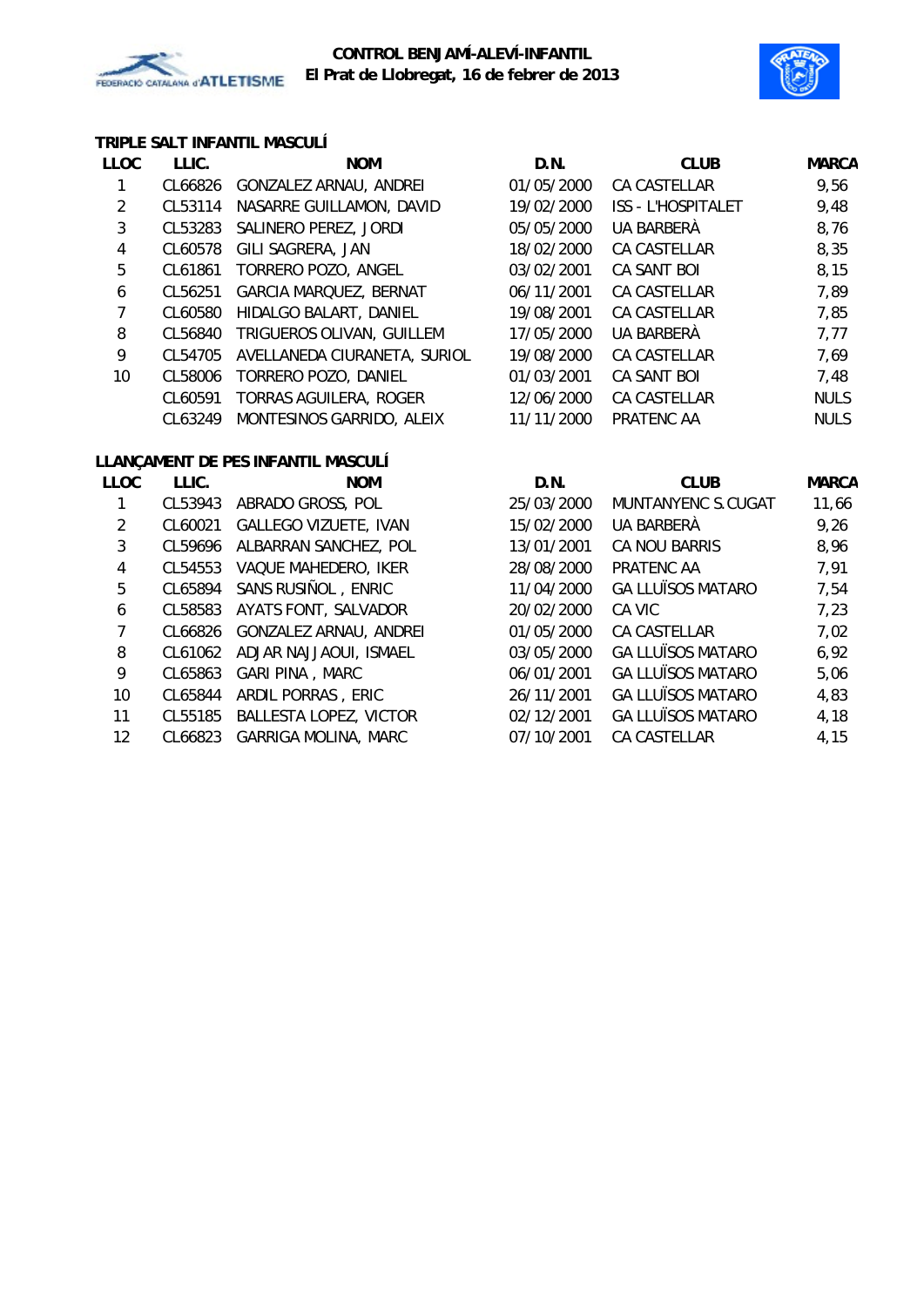



### **600 METRES LLISOS INFANTIL FEMENÍ 1A. SÈRIE**

| 176. JENE   |         |                                 |            |                           |              |
|-------------|---------|---------------------------------|------------|---------------------------|--------------|
| <b>LLOC</b> | LLIC.   | <b>NOM</b>                      | D.N.       | <b>CLUB</b>               | <b>MARCA</b> |
| 1           |         | CL63578 BELMONTE MOLINA, IRINA  | 16/06/2000 | CA SANT BOI               | 1,50,2       |
| 2           |         | CL65072 TRIANO LOPEZ, MARTA     | 01/10/2001 | <b>ISS - L'HOSPITALET</b> | 1,54,4       |
| 3           | CL56266 | VIÑAS MIRALLES, JUDITH          | 27/06/2000 | CA CASTELLAR              | 1,59,2       |
| 4           |         | CL62542 NUÑEZ SANCHEZ, LAIA     | 05/08/2001 | CA VILADECANS             | 2,00,6       |
| 5           |         | CL55692 SEPULVEDA GRAELL, GEMMA | 05/07/2000 | RIPOLLET UA               | 2,03,9       |
| 6           | CL63599 | VELAZQUEZ MARTINEZ, CARLA       | 16/09/2000 | CA SANT BOI               | 2,09,9       |
| 7           | CL62256 | MELCHOR PEREZ, ANA              | 05/04/2001 | CA SANT JUST              | 2, 11, 4     |
| 8           |         | CL56263 PASCUAL CASTELLA, ALBA  | 27/07/2001 | CA CASTELLAR              | 2, 18, 3     |
| 9           | CL58197 | CAPARROS GARCIA, IRENE          | 21/05/2000 | UA BARBERÀ                | 2,23,9       |
| 10          |         | CL60022 GALLEGO VIZUETE, MIRIAM | 15/02/2000 | UA BARBERÀ                | 2, 31, 3     |
|             |         |                                 |            |                           |              |

## **2A. SÈRIE**

| LLIC.   | <b>NOM</b>                   | D.N.       | <b>CLUB</b>        | <b>MARCA</b> |
|---------|------------------------------|------------|--------------------|--------------|
| CL61017 | ROMANCE OMS, MARTA           | 08/01/2000 | <b>JA SABADELL</b> | 1,47,2       |
| CL61279 | MOIX FALIP, LAIA             | 17/04/2001 | CA IGUALADA        | 1,51,7       |
| CL55699 | BELENGUER GUBERNA, MAR       | 27/05/2000 | CA IGUALADA        | 1,53,8       |
| CL63713 | MOYA BAHAMONDE, CLAUDIA      | 01/08/2000 | CA CASTELLAR       | 1,54,8       |
| CL59521 | MARCHENA CARMONA, NEREA      | 01/02/2000 | <b>JA MONTCADA</b> | 2,01,1       |
| CL54806 | <b>GARCIA TAMARAL, EVA</b>   | 01/12/2001 | AE S.ANDREU BARCA  | 2,06,4       |
| CL60576 | <b>GARCIA CASTRO, ANNA</b>   | 25/05/2000 | CA CASTELLAR       | 2,09,9       |
| CL58943 | <b>GONZALEZ MATEO, PAULA</b> | 27/08/2001 | PRATENC AA         | 2, 12, 4     |
| CL65324 | MIGUEL SAEZ, CARLA           | 11/05/2000 | UA BARBERÀ         | 2, 15, 8     |
| CL56698 | <b>GRUESO ALVAREZ, ELENA</b> | 19/01/2001 | PRATENC AA         | 2, 17, 7     |
|         |                              |            |                    |              |

## **2000 METRES LLISOS INFANTIL FEMENÍ**

| LLOC          | LLIC. | <b>NOM</b>                         | D.N.                  | <b>CLUB</b>                  | MARCA  |
|---------------|-------|------------------------------------|-----------------------|------------------------------|--------|
|               |       | CL53208 AGUILAR BRUCH, JANA        | 29/03/2000            | CA VIC                       | 7.16.5 |
|               |       | CL63578 BELMONTE MOLINA, IRINA     |                       | 16/06/2000 CA SANT BOI       | 8.17.1 |
| $\mathcal{R}$ |       | CL53282 OJEDA FERNANDEZ, MAR       | 29/01/2000 UA BARBERÀ |                              | 8.28.6 |
| 4             |       | CL54805 VILAMITJANA MITJANS, MARIA |                       | 31/08/2000 AE S.ANDREU BARCA | 9.41.7 |

### **SALT D'ALÇADA INFANTIL FEMENÍ**

| <b>LLOC</b> | LLIC.   | <b>NOM</b>                 | D.N.       | <b>CLUB</b>               | <b>MARCA</b> |
|-------------|---------|----------------------------|------------|---------------------------|--------------|
|             | CL60406 | VICENTE GARCIA, MARIA      | 28/03/2001 | <b>ISS - L'HOSPITALET</b> | 1,57         |
| 2           | CL60562 | GONZALEZ HERNÁNDEZ, SARA   | 10/02/2000 | <b>ISS - L'HOSPITALET</b> | 1,44         |
| 3           | CL55219 | PEREIRAS NEIRA, ANNA       | 02/09/2000 | <b>ISS - L'HOSPITALET</b> | 1,30         |
| 3           | CL54805 | VILAMITJANA MITJANS, MARIA | 31/08/2000 | AE S.ANDREU BARCA         | 1,30         |
| 5           | CL65477 | PIÑOL TORRES, LAURA        | 06/08/2000 | FC BARCELONA              | 1,25         |
| 6           | CL53277 | COMINO AMOR, MARTA         | 20/01/2000 | UA BARBERÀ                | 1,25         |
| 7           | CL55844 | SERRANO RAMIREZ, SOFIA     | 27/10/2000 | UA BARBERÀ                | 1,25         |
| 8           | CL63713 | MOYA BAHAMONDE, CLAUDIA    | 01/08/2000 | CA CASTELLAR              | 1,20         |
| 9           | CL65344 | RUIZ GUILLEN, MERCEDES     | 31/07/2001 | UA BARBERÀ                | 1,20         |
| 10          | CL60576 | GARCIA CASTRO, ANNA        | 25/05/2000 | CA CASTELLAR              | 1,20         |
|             | CL62256 | MELCHOR PEREZ, ANA         | 05/04/2001 | CA SANT JUST              | <b>NULS</b>  |
|             | CL56703 | ACEVEDO CAMPOS, IZASCUN    | 19/03/2000 | PRATENC AA                | <b>NULS</b>  |
|             | CL56698 | GRUESO ALVAREZ, ELENA      | 19/01/2001 | PRATENC AA                | <b>NULS</b>  |
|             | CL54806 | <b>GARCIA TAMARAL, EVA</b> | 01/12/2001 | AE S.ANDREU BARCA         | <b>NULS</b>  |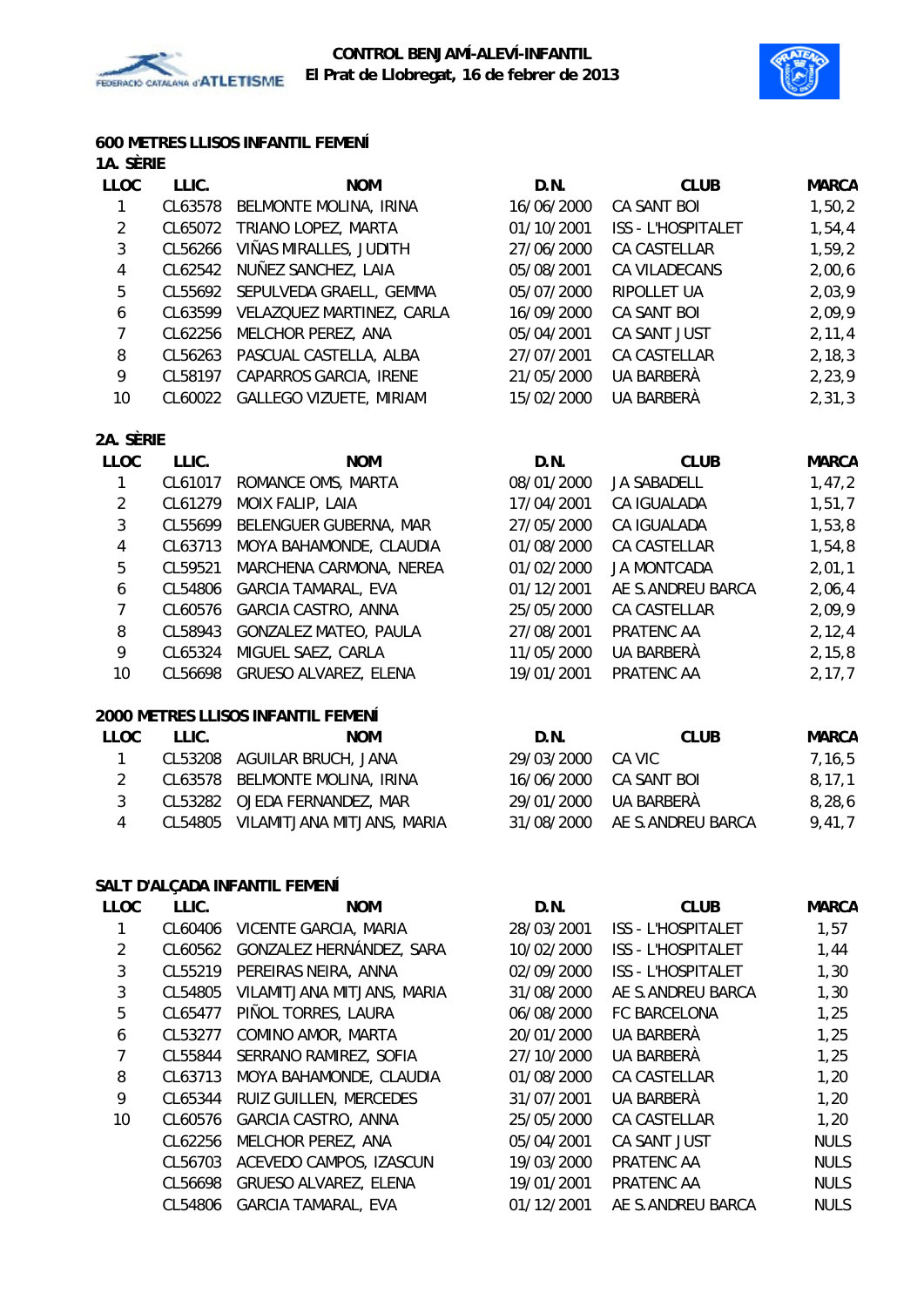

### **CONTROL BENJAMÍ-ALEVÍ-INFANTIL El Prat de Llobregat, 16 de febrer de 2013**



## **TRIPLE SALT INFANTIL FEMENÍ**

| <b>LLOC</b>    | LLIC.   | <b>NOM</b>                 | D.N.       | <b>CLUB</b>               | <b>MARCA</b> |
|----------------|---------|----------------------------|------------|---------------------------|--------------|
|                | CL60406 | VICENTE GARCIA, MARIA      | 28/03/2001 | <b>ISS - L'HOSPITALET</b> | 9,83         |
| $\overline{2}$ | CL61017 | ROMANCE OMS, MARTA         | 08/01/2000 | <b>JA SABADELL</b>        | 9,73         |
| 3              | CL60562 | GONZALEZ HERNÁNDEZ, SARA   | 10/02/2000 | <b>ISS - L'HOSPITALET</b> | 9,63         |
| 4              | CL61279 | MOIX FALIP, LAIA           | 17/04/2001 | CA IGUALADA               | 9,52         |
| 5              | CL63390 | LUBAKI BOTITA, MEDELENE    | 07/07/2000 | ISS - L'HOSPITALET        | 8,94         |
| 6              | CL64929 | ZUÑIGA CATARINEU, ANNA     | 19/03/2000 | <b>CA PARETS</b>          | 8,90         |
| 7              | CL65344 | RUIZ GUILLEN, MERCEDES     | 31/07/2001 | UA BARBERÀ                | 8,70         |
| 8              | CL63713 | MOYA BAHAMONDE, CLAUDIA    | 01/08/2000 | CA CASTELLAR              | 8,48         |
| 9              | CL55699 | BELENGUER GUBERNA, MAR     | 27/05/2000 | CA IGUALADA               | 8,31         |
| 10             | CL55844 | SERRANO RAMIREZ, SOFIA     | 27/10/2000 | UA BARBERÀ                | 7,75         |
| 11             | CL60576 | <b>GARCIA CASTRO, ANNA</b> | 25/05/2000 | CA CASTELLAR              | 7,74         |
| 12             | CL56266 | VIÑAS MIRALLES, JUDITH     | 27/06/2000 | CA CASTELLAR              | 7,72         |
| 13             | CL55219 | PEREIRAS NEIRA, ANNA       | 02/09/2000 | ISS - L'HOSPITALET        | 7,51         |
| 14             | CL53282 | OJEDA FERNANDEZ, MAR       | 29/01/2000 | UA BARBERÀ                | 7,48         |
| 15             | CL58943 | GONZALEZ MATEO, PAULA      | 27/08/2001 | PRATENC AA                | 7,38         |
| 16             | CL56703 | ACEVEDO CAMPOS, IZASCUN    | 19/03/2000 | PRATENC AA                | 7,23         |
| 17             | CL56698 | GRUESO ALVAREZ, ELENA      | 19/01/2001 | PRATENC AA                | 7,07         |
| 18             | CL65349 | TORNERO SANTOYO, CLAUDIA   | 27/03/2001 | UA BARBERÀ                | 6,98         |
| 19             | CL53277 | COMINO AMOR, MARTA         | 20/01/2000 | UA BARBERÀ                | 6,83         |
| 20             | CL56263 | PASCUAL CASTELLA, ALBA     | 27/07/2001 | CA CASTELLAR              | 6,41         |
|                |         |                            |            |                           |              |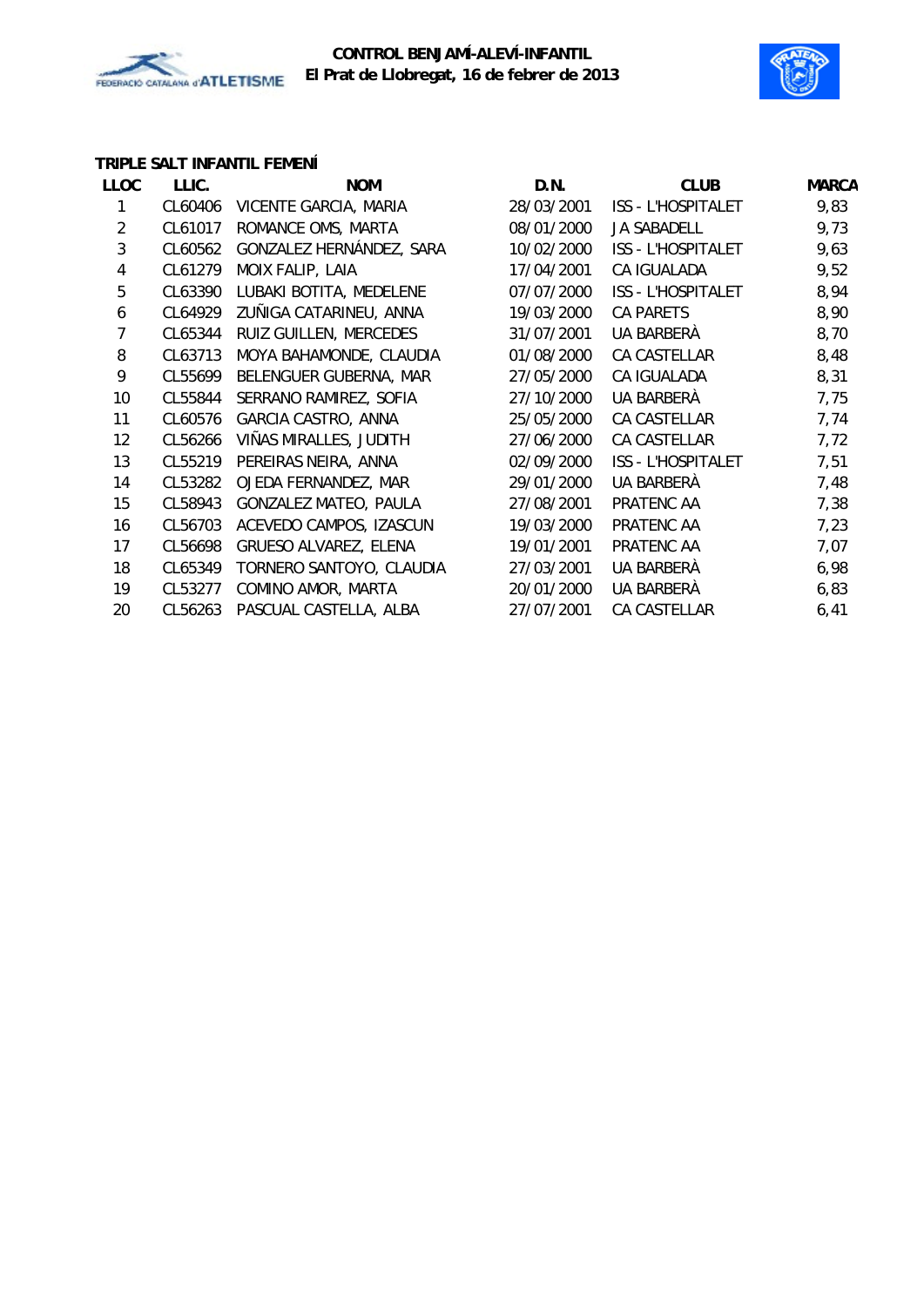



# **600 METRES LLISOS ALEVÍ MASCULÍ**

| 1A. SÈRIE                |       |                                |                             |                      |                              |              |
|--------------------------|-------|--------------------------------|-----------------------------|----------------------|------------------------------|--------------|
| <b>LLOC</b>              |       | LLIC.                          | <b>NOM</b>                  | D.N.                 | <b>CLUB</b>                  | <b>MARCA</b> |
| 1                        | 64335 | CL64335                        | MAAROUFI, ZAID              |                      | 04/08/2003 AVINENT MANRESA   | 2,00,0       |
| $\overline{2}$           | 62883 | CL62883                        | HERNANDEZ GOMEZ, YAGO       |                      | 18/12/2002 FC BARCELONA      | 2,08,6       |
| 3                        | 65872 | CL65872                        | MAS SAFONT-TRIA, JAN        |                      | 04/12/2002 GA LLUÏSOS MATARO | 2,09,4       |
| 4                        | 65862 | CL65862                        | <b>GARI PINA, CRISTIAN</b>  |                      | 04/11/2003 GA LLUÏSOS MATARO | 2,10,2       |
| $\sqrt{5}$               | 62255 | CL62255                        | MELCHOR PEREZ, ALEX         |                      | 02/04/2003 CA SANT JUST      | 2,11,0       |
| 6                        | 62544 | CL62544                        | OTEROS MORA, JULIO          |                      | 09/02/2002 CA VILADECANS     | 2, 12, 2     |
| $\overline{7}$           | 65845 | CL65845                        | ARDIL PORRAS, MARCEL        |                      | 15/10/2003 GA LLUÏSOS MATARO | 2,12,6       |
| 8                        | 65879 | CL65879                        | MOLINA NIETO, JOSEP ORIOL   |                      | 03/09/2003 GA LLUÏSOS MATARO | 2, 17, 2     |
| 9                        | 63025 | CL63025                        | EL JORFI YAFOU, ELIAS       |                      | 29/12/2003 CA SANT JUST      | 2,22,0       |
| 10                       | 58631 | CL58631                        | ARRABAL GARCIA, ABEL        |                      | 20/06/2002 CA CASTELLAR      | 2,29,5       |
| 11                       | 65971 | CL65971                        | DOMINGUEZ PLAZA, DANIEL     |                      | 28/03/2003 CA SANT JUST      | 2,29,9       |
| 12                       | 65895 | CL65895                        | SANS RUSIÑOL, ALBERT        |                      | 10/12/2003 GA LLUÏSOS MATARO | 2,32,2       |
| 13                       | 65871 | CL65871                        | MARTINEZ MORTE, GERARD      |                      | 18/12/2002 GA LLUÏSOS MATARO | 2,47,9       |
| 2A. SÈRIE                |       |                                |                             |                      |                              |              |
| <b>LLOC</b>              |       | LLIC.                          | <b>NOM</b>                  | D.N.                 | <b>CLUB</b>                  | <b>MARCA</b> |
| 1                        | 57237 | CL57237                        | PARADAS FALCO, ISAAC        | 19/01/2002 CA MOLLET |                              | 1,50,5       |
| $\overline{2}$           | 62535 | CL62535                        | HURTADO PINEDO, JESUS       |                      | 20/06/2002 CA VILADECANS     | 1,50,8       |
| 3                        | 62544 | CL62544                        | OTEROS MORA, JULIO          |                      | 09/02/2002 CA VILADECANS     | 2,03,9       |
| $\overline{4}$           | 67609 | CL67609                        | FERRER MONCUSI, POL         |                      | 09/06/2003 CA SANT BOI       | 2,04,9       |
| $\sqrt{5}$               | 61262 | CL61262                        | MIRALLES VAZQUEZ, SEVE      |                      | 12/02/2003 CA MOLLET         | 2,05,3       |
| 6                        | 63248 | CL63248                        | MONTESINOS GARRIDO, POL     |                      | 26/03/2002 PRATENC AA        | 2, 10, 4     |
| $\overline{7}$           | 59443 | CL59443                        | PASCUAL SANCHEZ, CARLES     |                      | 01/10/2003 AE S.ANDREU BARCA | 2, 11, 5     |
| 8                        | 61026 | CL61026                        | CARRERAS ENFEDAQUE, HUGO    |                      | 20/04/2003 JA MONTCADA       | 2, 13, 3     |
| 9                        | 64098 | CL64098                        | BERNAL RAMOS, ADRIAN        |                      | 03/08/2003 CA CASTELLAR      | 2, 15, 2     |
| 10 <sup>°</sup>          | 65471 | CL65471                        | <b>GARCES TORIL, BERNAT</b> |                      | 28/03/2003 FC BARCELONA      | 2, 20, 7     |
| 11                       | 61669 | CL61669                        | PEREZ VILORIA, ALEJANDRO    |                      | 25/03/2003 PRATENC AA        | 2,29,9       |
|                          |       | 2000 METRES MARXAALEVÍ MASCULÍ |                             |                      |                              |              |
| $\overline{\phantom{a}}$ |       | $\overline{\phantom{a}}$       | <b>NIONA</b>                | <b>D.N.</b>          | $C1$ in                      | $\mathbf{A}$ |

| LLOC | LLIC. | <b>NOM</b>                            | D.N. | CLUB                         | MARCA   |
|------|-------|---------------------------------------|------|------------------------------|---------|
|      |       | 60960 CL60960 ACEDO MARIN, ALEJANDRO  |      | 05/08/2003 JA SABADELL       | 12,09,4 |
|      |       | 63336 CL63336 SEDANO GUIMERANS, DAVID |      | 05/08/2002 GA LLUÏSOS MATARO | 13,48,0 |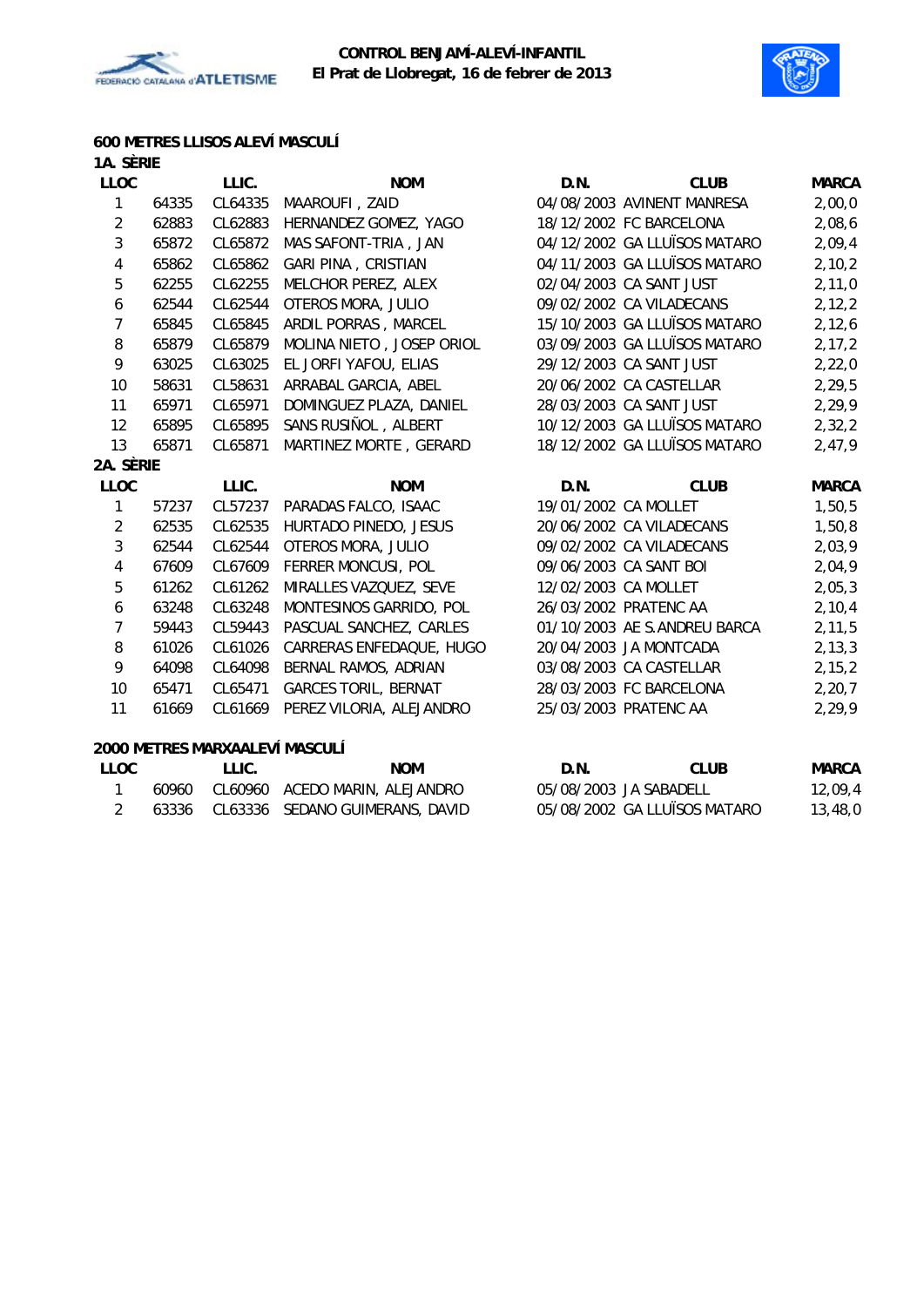



## **SALT DE LLARGADA ALEVÍ MASCULÍ**

| <b>LLOC</b>    |       | LLIC.   | <b>NOM</b>                                            | D.N.                 | <b>CLUB</b>                   | <b>MARCA</b> |
|----------------|-------|---------|-------------------------------------------------------|----------------------|-------------------------------|--------------|
| 1              | 57284 | CL57284 | RODRIGUEZ FAUROUX, JOAQUIM                            |                      | 19/03/2002 ISS - L'HOSPITALET | 4,03         |
| $\overline{c}$ | 61235 | CL61235 | MOLINA GOMEZ, ERIC                                    |                      | 24/01/2002 AVINENT MANRESA    | 3,98         |
| 3              | 62535 | CL62535 | HURTADO PINEDO, JESUS                                 |                      | 20/06/2002 CA VILADECANS      | 3,83         |
| 4              | 57285 | CL57285 | CARRASCO VILASECA, GERARD                             |                      | 24/10/2002 ISS - L'HOSPITALET | 3,81         |
| 5              | 64028 | CL64028 | GONZALEZ SEGURA, ALVARO                               |                      | 28/06/2003 AE S.ANDREU BARCA  | 3,79         |
| 6              | 65862 | CL65862 | <b>GARI PINA, CRISTIAN</b>                            |                      | 04/11/2003 GA LLUÏSOS MATARO  | 3,53         |
| 7              | 57237 | CL57237 | PARADAS FALCO, ISAAC                                  | 19/01/2002 CA MOLLET |                               | 3,53         |
| 8              | 58948 | CL58948 | <b>MOGAS MORALES, ROGER</b>                           |                      | 08/04/2002 PRATENC AA         | 3,51         |
| 9              | 62544 | CL62544 | OTEROS MORA, JULIO                                    |                      | 09/02/2002 CA VILADECANS      | 3,51         |
| 10             | 62883 | CL62883 | HERNANDEZ GOMEZ, YAGO                                 |                      | 18/12/2002 FC BARCELONA       | 3,48         |
| 11             | 61262 | CL61262 | MIRALLES VAZQUEZ, SEVE                                | 12/02/2003 CA MOLLET |                               | 3,47         |
| 12             | 67609 | CL67609 | FERRER MONCUSI, POL                                   |                      | 09/06/2003 CA SANT BOI        | 3,47         |
| 13             | 59443 | CL59443 | PASCUAL SANCHEZ, CARLES                               |                      | 01/10/2003 AE S.ANDREU BARCA  | 3,47         |
| 14             | 61900 | CL61900 | GARCIA MAGRANS, SERGI                                 |                      | 14/03/2003 AVINENT MANRESA    | 3,45         |
| 15             | 65879 | CL65879 | MOLINA NIETO, JOSEP ORIOL                             |                      | 03/09/2003 GA LLUÏSOS MATARO  | 3,42         |
| 16             | 58253 | CL58253 | MARI MIRO, ARNAU                                      |                      | 13/07/2002 CA CASTELLAR       | 3,40         |
| 17             | 59438 | CL59438 | GONZALEZ SEGURA, MARTIN                               |                      | 01/05/2002 AE S.ANDREU BARCA  | 3,40         |
| 18             | 63248 | CL63248 | MONTESINOS GARRIDO, POL                               |                      | 26/03/2002 PRATENC AA         | 3,36         |
| 19             | 62255 | CL62255 | MELCHOR PEREZ, ALEX                                   |                      | 02/04/2003 CA SANT JUST       | 3,30         |
| 20             |       | CL66555 | FERNANDEZ, RAUL                                       |                      | 01/05/2003 PRATENC AA         | 3,30         |
| 21             | 59437 | CL59437 | <b>GARCIA TAMARAL, JOSEP</b>                          |                      | 09/07/2003 AE S.ANDREU BARCA  | 3,25         |
| 22             | 60561 | CL60561 | DIAZ DELGADO, MARC                                    |                      | 22/07/2003 ISS - L'HOSPITALET | 3,24         |
| 23             | 58632 | CL58632 | AVELLANEDA CIURANETA, ERIC                            |                      | 05/11/2002 CA CASTELLAR       | 3,19         |
| 24             | 64335 | CL64335 | MAAROUFI, ZAID                                        |                      | 04/08/2003 AVINENT MANRESA    | 3,17         |
| 25             |       | CL6669  | SANTAEUFEMIA GUTIERREZ, ALEJANE 01/03/2002 PRATENC AA |                      |                               | 3,12         |
| 26             | 65872 | CL65872 | MAS SAFONT-TRIA, JAN                                  |                      | 04/12/2002 GA LLUÏSOS MATARO  | 3,08         |
| 27             | 63336 | CL63336 | SEDANO GUIMERANS, DAVID                               |                      | 05/08/2002 GA LLUÏSOS MATARO  | 3,04         |
| 28             | 66984 | CL66984 | LAMONCHA MONTAÑO, JORDI                               |                      | 25/03/2003 PRATENC AA         | 3,03         |
| 29             | 61237 | CL61237 | SANTANACH PINTOR, PAU                                 |                      | 16/07/2002 AVINENT MANRESA    | 2,97         |
| 30             | 65471 | CL65471 | <b>GARCES TORIL, BERNAT</b>                           |                      | 28/03/2003 FC BARCELONA       | 2,91         |
| 31             | 58631 | CL58631 | ARRABAL GARCIA, ABEL                                  |                      | 20/06/2002 CA CASTELLAR       | 2,87         |
| 32             | 65845 | CL65845 | ARDIL PORRAS, MARCEL                                  |                      | 15/10/2003 GA LLUÏSOS MATARO  | 2,86         |
| 33             | 65871 | CL65871 | MARTINEZ MORTE, GERARD                                |                      | 18/12/2002 GA LLUÏSOS MATARO  | 2,78         |
| 34             | 64159 | CL64159 | OTEROS MORA, MIGUEL                                   |                      | 08/11/2003 CA VILADECANS      | 2,77         |
| 35             | 65971 | CL65971 | DOMINGUEZ PLAZA, DANIEL                               |                      | 28/03/2003 CA SANT JUST       | 2,65         |
| 36             | 65895 | CL65895 | SANS RUSIÑOL, ALBERT                                  |                      | 10/12/2003 GA LLUÏSOS MATARO  | 2,63         |
|                |       |         | LLANÇAMENT DE PILOTA ALEVÍ MASCULÍ                    |                      |                               |              |
| <b>LLOC</b>    |       | LLIC.   | <b>NOM</b>                                            | D.N.                 | <b>CLUB</b>                   | <b>MARCA</b> |
| 1              | 61235 |         | CL61235 MOLINA GOMEZ, ERIC                            |                      | 24/01/2002 AVINENT MANRESA    | 30,88        |
| $\overline{2}$ | 58948 | CL58948 | MOGAS MORALES, ROGER                                  |                      | 08/04/2002 PRATENC AA         | 28,72        |
| 3              | 58253 | CL58253 | MARI MIRO, ARNAU                                      |                      | 13/07/2002 CA CASTELLAR       | 23,33        |
| 4              | 61237 | CL61237 | SANTANACH PINTOR, PAU                                 |                      | 16/07/2002 AVINENT MANRESA    | 21,37        |
| 5              | 61900 | CL61900 | <b>GARCIA MAGRANS, SERGI</b>                          |                      | 14/03/2003 AVINENT MANRESA    | 20,82        |
| 6              | 59438 | CL59438 | GONZALEZ SEGURA, MARTIN                               |                      | 01/05/2002 AE S.ANDREU BARCA  | 19,43        |
| 7              | 64795 | CL6669  | SANTAEUFEMIA GUTIERREZ, ALEJANE 01/03/2002 PRATENC AA |                      |                               | 19,40        |
| 8              | 63364 | CL63364 | DIAZ VAZQUEZ, KEVIN                                   |                      | 01/02/2002 PRATENC AA         | 18,82        |
| 9              | 59437 | CL59437 | GARCIA TAMARAL, JOSEP                                 |                      | 09/07/2003 AE S.ANDREU BARCA  | 18,05        |
| 10             | 64098 | CL64098 | BERNAL RAMOS, ADRIAN                                  |                      | 03/08/2003 CA CASTELLAR       | 17,58        |
| 11             | 64028 |         | CL64028 GONZALEZ SEGURA, ALVARO                       |                      | 28/06/2003 AE S.ANDREU BARCA  | 16,09        |
| 12             | 58632 |         | CL58632 AVELLANEDA CIURANETA, ERIC                    |                      | 05/11/2002 CA CASTELLAR       | 15,51        |
| 13             | 66984 |         | CL66984 LAMONCHA MONTAÑO, JORDI                       |                      | 25/03/2003 PRATENC AA         | 11,50        |
|                |       |         |                                                       |                      |                               |              |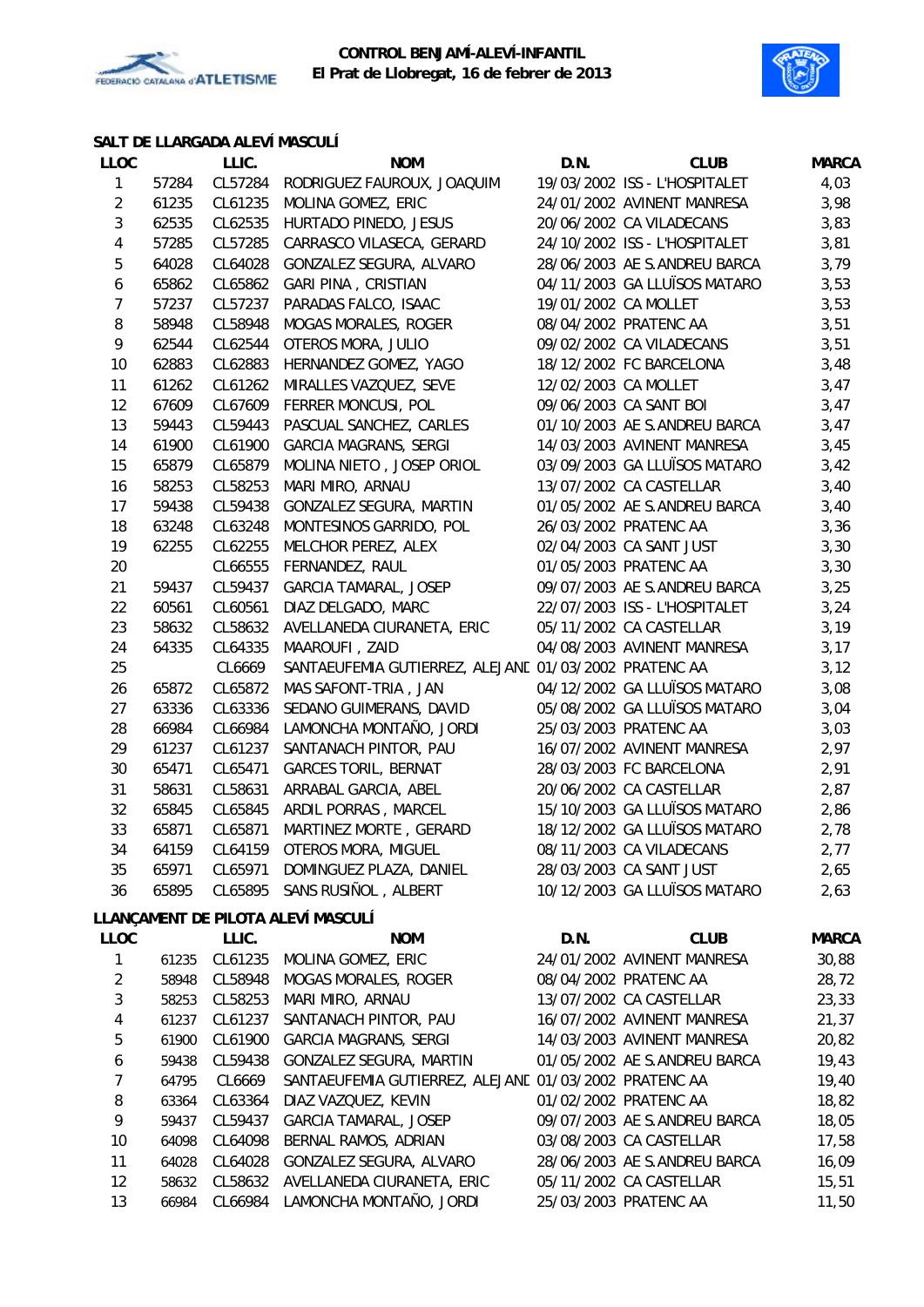



### **600 METRES LLISOS ALEVÍ FEMENÍ 1A. SÈRIE**

| <b>LLOC</b>             | LLIC.   | <b>NOM</b>                     | D.N.       | <b>CLUB</b>              | <b>MARCA</b> |
|-------------------------|---------|--------------------------------|------------|--------------------------|--------------|
| $\mathbf{1}$            | CL58659 | CANAL MARTINEZ, JUDITH         | 28/03/2002 | <b>AVINENT MANRESA</b>   | 1,58,7       |
| $\overline{2}$          | CL64104 | SURROCA FIGUERES, CARLA        | 11/03/2002 | CA CASTELLAR             | 2,01,9       |
| $\mathbf{3}$            | CL65873 | MAS GALLEMI, MARIONA           | 20/01/2003 | <b>GA LLUÏSOS MATARO</b> | 2,06,7       |
| $\overline{\mathbf{4}}$ | CL66982 | JUAN GRACIA, EMMA              | 15/05/2003 | PRATENC AA               | 2,07,2       |
| 5                       | CL59899 | MARTINEZ FERNANDEZ, ONA        | 14/04/2003 | CA SANT JUST             | 2,07,6       |
| $\boldsymbol{6}$        | CL57288 | SANCHEZ ROMERO, ALBA           | 28/05/2002 | ISS - L'HOSPITALET       | 2,08,8       |
| $\overline{7}$          | CL62119 | GUTIERREZ CASADO, NOA          | 23/01/2003 | CA GAVÀ                  | 2,09,6       |
| 8                       | CL62187 | RIUS PEDRA, ELIA               | 03/01/2003 | <b>AVINENT MANRESA</b>   | 2, 11, 4     |
| 9                       | CL58915 | ALFONSO MIHI, CARLA            | 15/02/2002 | <b>GA LLUÏSOS MATARO</b> | 2, 12, 5     |
| 10                      | CL65474 | MICHEL GODIN, VIC              | 13/05/2003 | FC BARCELONA             | 2,18,7       |
| 11                      | CL64745 | CARNICER FONT, NARAIA          | 16/06/2003 | AE S.ANDREU BARCA        | 2, 19, 7     |
| 12                      | CL63600 | VIVERO VILLENA, CARLA          | 13/03/2003 | CA SANT BOI              | 2, 20, 6     |
| 13                      | CL59405 | PALACIN ESTER, PATRICIA        | 31/01/2003 | UA TERRASSA              | 2, 23, 1     |
| 14                      | CL60586 | PASCUAL CASTELLA, TXELL        | 20/08/2003 | CA CASTELLAR             | 2, 23, 6     |
| 15                      | CL65056 | FLOS DOMINGO, NURIA            | 22/04/2003 | ISS - L'HOSPITALET       | 2, 30, 4     |
| 2A. SÈRIE               |         |                                |            |                          |              |
| <b>LLOC</b>             | LLIC.   | <b>NOM</b>                     | D.N.       | <b>CLUB</b>              | <b>MARCA</b> |
| $\mathbf{1}$            | CL61640 | BAHIM, GHITA                   | 29/05/2002 | <b>CA MOLLET</b>         | 1,58,0       |
| $\overline{2}$          | CL66980 | GONZALEZ SANCHEZ, ALBA         | 24/05/2002 | PRATENC AA               | 2,01,1       |
| 3                       | CL58113 | MONGAY MARTINEZ, KARLA         | 15/09/2002 | AE S.ANDREU BARCA        | 2,03,7       |
| $\overline{4}$          | CL60048 | PADILLA RODRIGUEZ, GISELA      | 16/07/2002 | <b>CA MOLLET</b>         | 2,07,0       |
| $\mathbf 5$             | CL63383 | DOUDI VEGA, NADIA              | 13/05/2002 | ISS - L'HOSPITALET       | 2,08,9       |
| $\boldsymbol{6}$        | CL63478 | SANCHEZ OLLER, MERCE           | 23/05/2002 | <b>GA LLUÏSOS MATARO</b> | 2, 11, 1     |
| $\overline{7}$          | CL64813 | <b>CLEMENTE MARTIN, IRENE</b>  | 05/03/2003 | CA GAVÀ                  | 2,14,6       |
| $\, 8$                  | CL65786 | MATA LOPEZ, MARIA JOSE         | 28/07/2002 | <b>JA MONTCADA</b>       | 2, 15, 2     |
| 9                       | CL57643 | CALLARISA SEGURA, IO           | 24/10/2002 | <b>GA LLUÏSOS MATARO</b> | 2, 15, 5     |
| $10$                    | CL62040 | GONZALEZ SEGURA, VIOLETA       | 28/06/2003 | AE S.ANDREU BARCA        | 2,17,9       |
| 11                      | CL60669 | OBRADORS BARO, MARTA           | 02/12/2003 | ISS - L'HOSPITALET       | 2, 19, 1     |
| 12                      | CL65882 | PALACIN MANCHADO, LAIA         | 15/12/2003 | <b>GA LLUÏSOS MATARO</b> | 2, 10, 8     |
| 13                      | CL65000 | ARRANZ LOPEZ, BARBARA          | 28/10/2003 | AE S.ANDREU BARCA        | 2, 22, 2     |
| 14                      | CL65785 | MATA LOPEZ, ANA ROSA           | 15/12/2003 | <b>JA MONTCADA</b>       | 2,24,9       |
| 15                      | CL63244 | GARCIA ROYO, CARLA             | 22/11/2003 | PRATENC AA               | 2,41,1       |
| 16                      | CL64806 | BEJARANO HERRERA, ANA          | 23/07/2003 | CA GAVÀ                  | 2,45,5       |
| 3A. SÈRIE               |         |                                |            |                          |              |
| <b>LLOC</b>             | LLIC.   | <b>NOM</b>                     | D.N.       | <b>CLUB</b>              | <b>MARCA</b> |
| 1                       |         | CL59207 COBOS PASCUAL, NATALIA | 31/07/2002 | ISS - L'HOSPITALET       | 1,56,4       |
| $\overline{2}$          |         | CL64162 SENAOUI, DOUAE         | 05/03/2003 | CA VILADECANS            | 2,01,2       |
| 3                       | CL61577 | ROYO RUIZ, ESTELA              | 05/01/2003 | CA GAVÀ                  | 2,05,2       |
| 4                       | CL62124 | RICART CAMPIUS, CINTA          | 13/02/2002 | CA GAVÀ                  | 2,09,9       |
| 5                       | CL62547 | SOBRINO GIMENO, LUCIA          | 10/05/2002 | CA VILADECANS            | 2, 15, 1     |
| 6                       | CL67627 | PEDROSO ALVAREZ, MARIA         | 13/01/2002 | CA SANT JUST             | 2,15,9       |
| $\overline{7}$          | CL59230 | LOPEZ PANIAGA, LIDIA           | 01/09/2002 | PRATENC AA               | 2, 18, 4     |
| 8                       | CL65472 | <b>GUZMAN GARCIA, PAULA</b>    | 26/12/2002 | FC BARCELONA             | 2,19,0       |
| 9                       | CL64804 | BARRAGAN CABELLO, EMMA         | 21/05/2003 | CA GAVÀ                  | 2, 19, 2     |
| 10                      | CL61667 | GONZALEZ MATEO, CLAUDIA        | 19/03/2003 | PRATENC AA               | 2, 23, 8     |
| 11                      | CL62254 | MARTIN MARCO, BERTA            | 27/08/2003 | CA SANT JUST             | 2, 24, 4     |
| 12                      | CL59906 | PUENTEDURA CABANILLAS, MARTINA | 08/06/2003 | CA SANT JUST             | 2, 26, 5     |
| 13                      | CL65465 | CAROD MAS, LAIA                | 14/07/2002 | FC BARCELONA             | 2, 27, 4     |
| 14                      | CL65974 | FRANQUESA MULLERAT, NURIA      | 29/11/2002 | CA SANT JUST             | 2,29,9       |
| 15                      | CL67625 | CARRERAS VIDAL, ANNA           | 21/09/2002 | CA SANT JUST             | 2, 31, 2     |
| 16                      | CL61757 | ESPIGARES SALINAS, MIREIA      | 17/05/2003 | PRATENC AA               | 2,32,9       |
| 17                      | CL66820 | FERRETE RODRIGUEZ, RUTH        | 01/12/2002 | CA CASTELLAR             | 2,36,4       |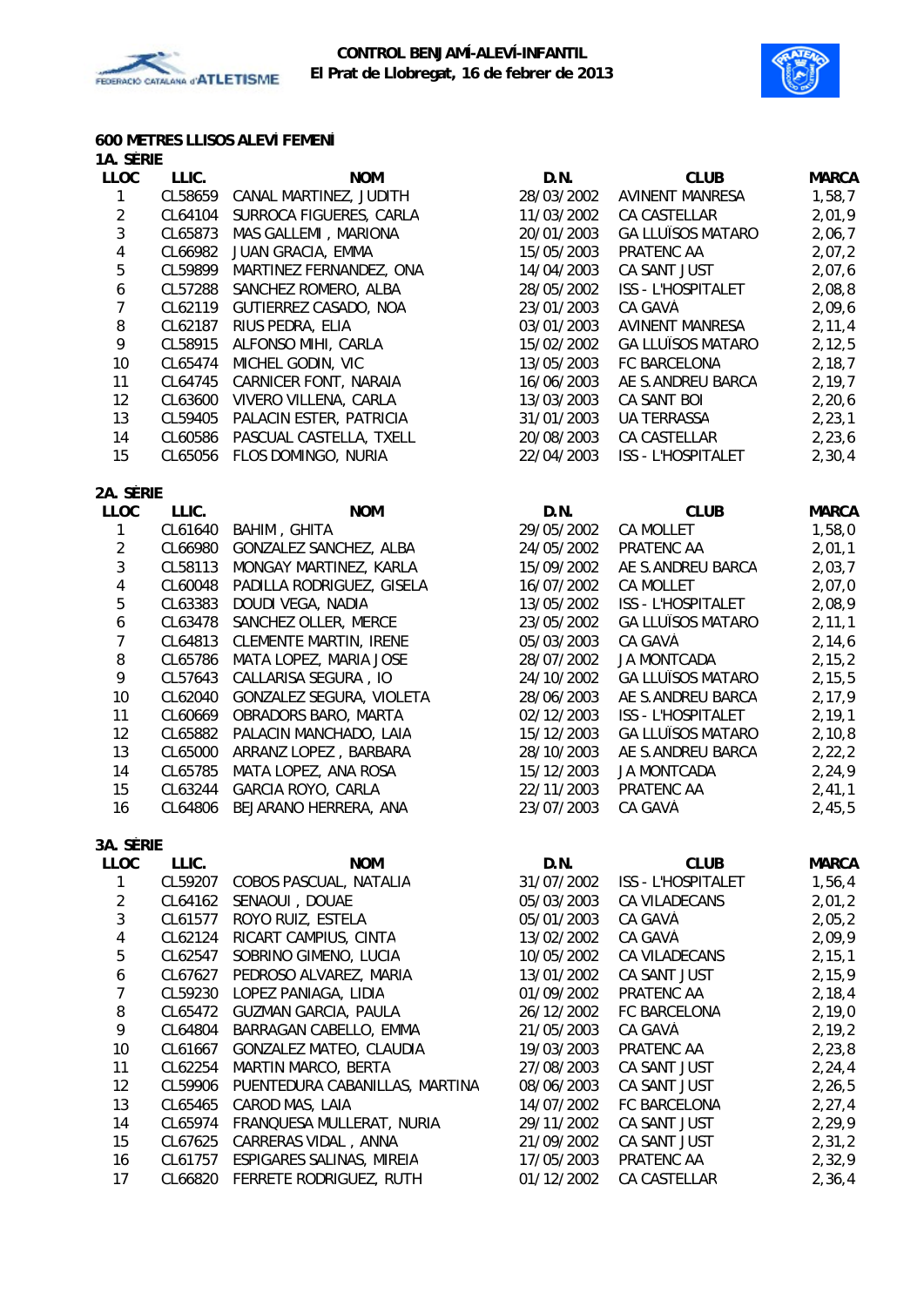



# **2000 METRES MARXA ALEVÍ FEMENÍ**

| 1A. Sèrie        |         |                                         |            |                           |              |
|------------------|---------|-----------------------------------------|------------|---------------------------|--------------|
| <b>LLOC</b>      | LLIC.   | <b>NOM</b>                              | D.N.       | <b>CLUB</b>               | <b>MARCA</b> |
| $\mathbf{1}$     |         | CL58001 RAMOS LOPEZ, ANA                | 11/06/2002 | CA SANT BOI               | 13,04,8      |
| $\overline{2}$   |         | CL64104 SURROCA FIGUERES, CARLA         | 11/03/2002 | CA CASTELLAR              | 13, 24, 6    |
| $\mathbf{3}$     | CL62536 | MARTINEZ BELTRAN, MARINA                | 19/01/2002 | CA VILADECANS             | 15,08,7      |
| 4                | CL64089 | SURROCA FIGUERES, GISELA                | 25/06/2003 | CA CASTELLAR              | 15, 32, 6    |
| 5                |         | CL59944 BLAL LAHLIMI, YASMIN            | 13/04/2003 | <b>GA LLUÏSOS MATARO</b>  | 16, 10, 7    |
|                  |         | SALT DE LLARGADA ALEVÍ FEMENÍ           |            |                           |              |
| <b>LLOC</b>      | LLIC.   | <b>NOM</b>                              | D.N.       | <b>CLUB</b>               | <b>MARCA</b> |
| $\mathbf{1}$     |         | CL66592 GOMIS RUIZ DE LA TORRE, ARIADNA | 27/05/2002 | CE VILANOVA               | 3,60         |
| $\overline{2}$   | CL66980 | GONZALEZ SANCHEZ, ALBA                  | 24/05/2002 | PRATENC AA                | 3,50         |
| 3                | CL58113 | MONGAY MARTINEZ, KARLA                  | 15/09/2002 | AE S.ANDREU BARCA         | 3,40         |
| 4                |         | CL58659 CANAL MARTINEZ, JUDITH          | 28/03/2002 | <b>AVINENT MANRESA</b>    | 3,33         |
| 5                |         | CL62547 SOBRINO GIMENO, LUCIA           | 10/05/2002 | CA VILADECANS             | 3,27         |
| $\boldsymbol{6}$ |         | CL61577 ROYO RUIZ, ESTELA               | 05/01/2003 | CA GAVÀ                   | 3,23         |
| $\overline{7}$   | CL62124 | RICART CAMPIUS, CINTA                   | 13/02/2002 | CA GAVÀ                   | 3,14         |
| 8                | CL66982 | JUAN GRACIA, EMMA                       | 15/05/2003 | PRATENC AA                | 3,08         |
| 9                | CL63383 | DOUDI VEGA, NADIA                       | 13/05/2002 | ISS - L'HOSPITALET        | 3,08         |
| 10               | CL57288 | SANCHEZ ROMERO, ALBA                    | 28/05/2002 | <b>ISS - L'HOSPITALET</b> | 3,04         |
| 11               |         | CL67627 PEDROSO ALVAREZ, MARIA          | 13/01/2002 | CA SANT JUST              | 3,01         |
| 12               | CL64162 | SENAOUI, DOUAE                          | 05/03/2003 | CA VILADECANS             | 3,00         |
| 13               | CL62119 | GUTIERREZ CASADO, NOA                   | 23/01/2003 | CA GAVÀ                   | 3,00         |
| 14               | CL62187 | RIUS PEDRA, ELIA                        | 03/01/2003 | <b>AVINENT MANRESA</b>    | 2,96         |
| 15               |         | CL66974 FERNANDEZ FRIAS, MONICA         | 10/01/2002 | PRATENC AA                | 2,93         |
| 16               |         | CL62040 GONZALEZ SEGURA, VIOLETA        | 28/06/2003 | AE S.ANDREU BARCA         | 2,91         |
| 17               |         | CL59405 PALACIN ESTER, PATRICIA         | 31/01/2003 | <b>UA TERRASSA</b>        | 2,86         |
| 18               | CL58001 | RAMOS LOPEZ, ANA                        | 11/06/2002 | CA SANT BOI               |              |
|                  |         |                                         |            | <b>GA LLUÏSOS MATARO</b>  | 2,83         |
| 19               | CL58915 | ALFONSO MIHI, CARLA                     | 15/02/2002 |                           | 2,80         |
| 20               | CL58308 | PEREIRAS NEIRA, NURIA                   | 24/01/2002 | ISS - L'HOSPITALET        | 2,79         |
| 21               | CL64745 | CARNICER FONT, NARAIA                   | 16/06/2003 | AE S.ANDREU BARCA         | 2,76         |
| 22               |         | CL63242 DESCALZO REBOLLO, JULIA         | 05/05/2002 | PRATENC AA                | 2,76         |
| 23               | CL64813 | <b>CLEMENTE MARTIN, IRENE</b>           | 05/03/2003 | CA GAVÀ                   | 2,75         |
| 24               | CL63478 | SANCHEZ OLLER, MERCE                    | 23/05/2002 | <b>GA LLUÏSOS MATARO</b>  | 2,74         |
| 25               | CL60669 | OBRADORS BARO, MARTA                    | 02/12/2003 | ISS - L'HOSPITALET        | 2,71         |
| 26               | CL65873 | MAS GALLEMI, MARIONA                    | 20/01/2003 | <b>GA LLUÏSOS MATARO</b>  | 2,67         |
| 27               | CL58635 | EGUIA CATALAN, ALBA                     | 13/11/2002 | CA CASTELLAR              | 2,66         |
| 28               | CL65056 | FLOS DOMINGO, NURIA                     | 22/04/2003 | ISS - L'HOSPITALET        | 2,66         |
| 29               | CL65000 | ARRANZ LOPEZ, BARBARA                   | 28/10/2003 | AE S.ANDREU BARCA         | 2,60         |
| 30               | CL64104 | SURROCA FIGUERES, CARLA                 | 11/03/2002 | CA CASTELLAR              | 2,55         |
| 31               | CL66989 | MATA PEREZ, MARINA                      | 28/04/2002 | PRATENC AA                | 2,55         |
| 32               |         | CL57643 CALLARISA SEGURA, IO            | 24/10/2002 | <b>GA LLUÏSOS MATARO</b>  | 2,52         |
| 33               | CL65882 | PALACIN MANCHADO, LAIA                  | 15/12/2003 | <b>GA LLUÏSOS MATARO</b>  | 2,44         |
| 34               | CL63244 | GARCIA ROYO, CARLA                      | 22/11/2003 | PRATENC AA                | 2,42         |
| 35               | CL61667 | GONZALEZ MATEO, CLAUDIA                 | 19/03/2003 | PRATENC AA                | 2,42         |
| 36               | CL64804 | BARRAGAN CABELLO, EMMA                  | 21/05/2003 | CA GAVÀ                   | 2,40         |
| 37               | CL65474 | MICHEL GODIN, VIC                       | 13/05/2003 | FC BARCELONA              | 2,40         |
| 38               | CL60586 | PASCUAL CASTELLA, TXELL                 | 20/08/2003 | CA CASTELLAR              | 2,34         |
| 39               | CL64806 | BEJARANO HERRERA, ANA                   | 23/07/2003 | CA GAVÀ                   | 2,28         |
| 40               | CL59944 | BLAL LAHLIMI, YASMIN                    | 13/04/2003 | <b>GA LLUÏSOS MATARO</b>  | 2,22         |
| 41               |         | CL65472 GUZMAN GARCIA, PAULA            | 26/12/2002 | FC BARCELONA              | 2,16         |
| 42               |         | CL65974 FRANQUESA MULLERAT, NURIA       | 29/11/2002 | CA SANT JUST              | 2,11         |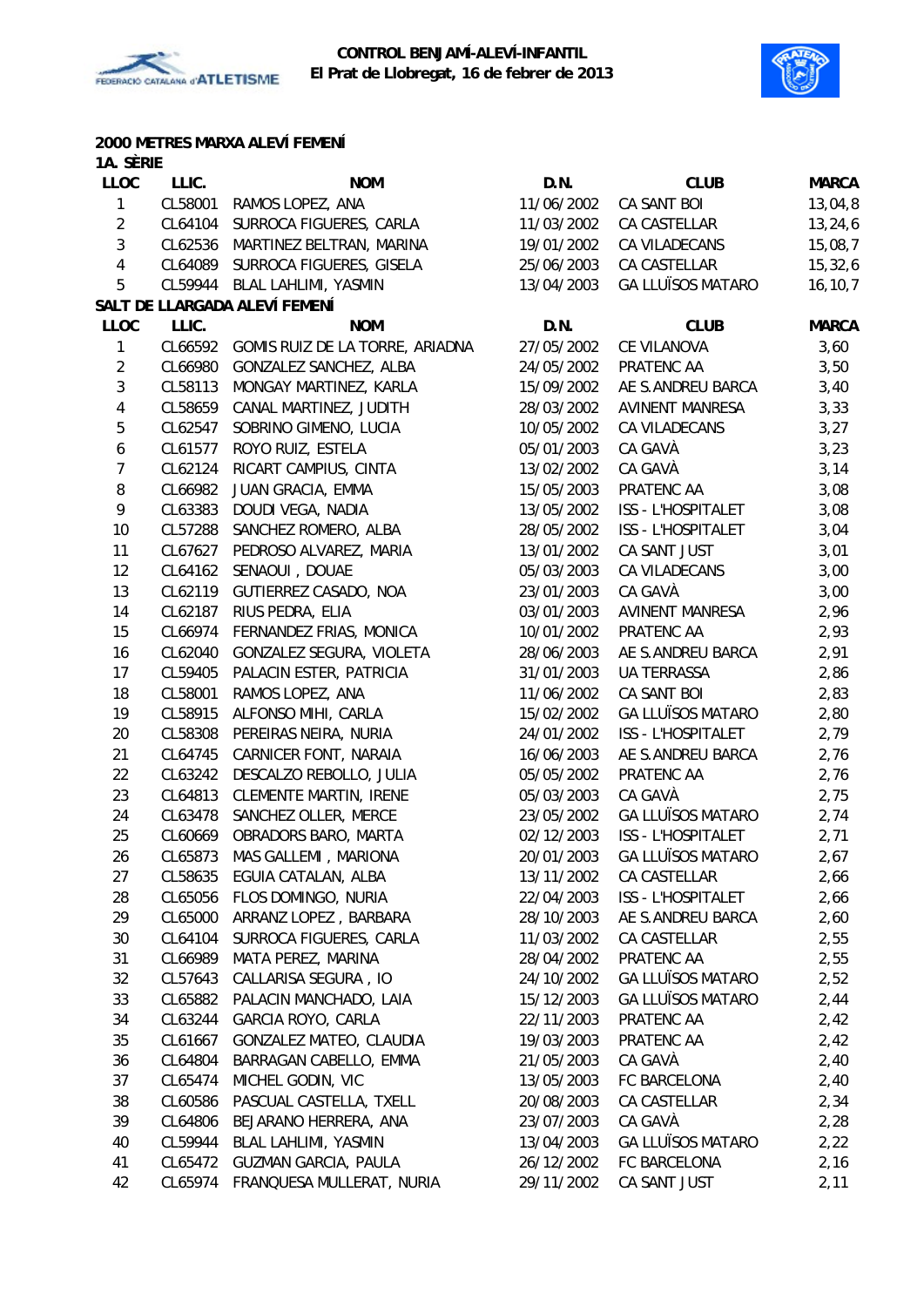

# **CONTROL BENJAMÍ-ALEVÍ-INFANTIL El Prat de Llobregat, 16 de febrer de 2013**



# **LLANÇAMENT DE PILOTA ALEVÍ FEMENÍ**

| <b>LLOC</b>       | LLIC.   | <b>NOM</b>                    | D.N.       | <b>CLUB</b>               | <b>MARCA</b> |
|-------------------|---------|-------------------------------|------------|---------------------------|--------------|
|                   | CL62254 | MARTIN MARCO, BERTA           | 27/08/2003 | CA SANT JUST              | 17,63        |
| 2                 | CL58635 | EGUIA CATALAN, ALBA           | 13/11/2002 | CA CASTELLAR              | 17, 12       |
| 3                 | CL66974 | FERNANDEZ FRIAS, MONICA       | 10/01/2002 | PRATENC AA                | 16,78        |
| 4                 | CL59230 | LOPEZ PANIAGA, LIDIA          | 01/09/2002 | PRATENC AA                | 15, 15       |
| 5                 | CL62119 | GUTIERREZ CASADO, NOA         | 23/01/2003 | CA GAVÀ                   | 14,72        |
| 6                 | CL61577 | ROYO RUIZ, ESTELA             | 05/01/2003 | CA GAVÀ                   | 13,86        |
|                   | CL63242 | DESCALZO REBOLLO, JULIA       | 05/05/2002 | PRATENC AA                | 13,73        |
| 8                 | CL58308 | PEREIRAS NEIRA, NURIA         | 24/01/2002 | <b>ISS - L'HOSPITALET</b> | 13,42        |
| 9                 | CL66989 | MATA PEREZ, MARINA            | 28/04/2002 | PRATENC AA                | 13,41        |
| 10                | CL66820 | FERRETE RODRIGUEZ, RUTH       | 01/12/2002 | CA CASTELLAR              | 13,35        |
| 11                | CL61757 | ESPIGARES SALINAS, MIREIA     | 17/05/2003 | PRATENC AA                | 13,29        |
| $12 \overline{ }$ | CL67625 | CARRERAS VIDAL, ANNA          | 21/09/2002 | CA SANT JUST              | 10,89        |
| 13                | CL64813 | <b>CLEMENTE MARTIN, IRENE</b> | 05/03/2003 | CA GAVÀ                   | 10, 18       |
| 14                | CL64806 | BEJARANO HERRERA, ANA         | 23/07/2003 | CA GAVÀ                   | 9,76         |
| 15                | CL65465 | CAROD MAS, LAIA               | 14/07/2002 | <b>FC BARCELONA</b>       | 8,50         |
|                   |         |                               |            |                           |              |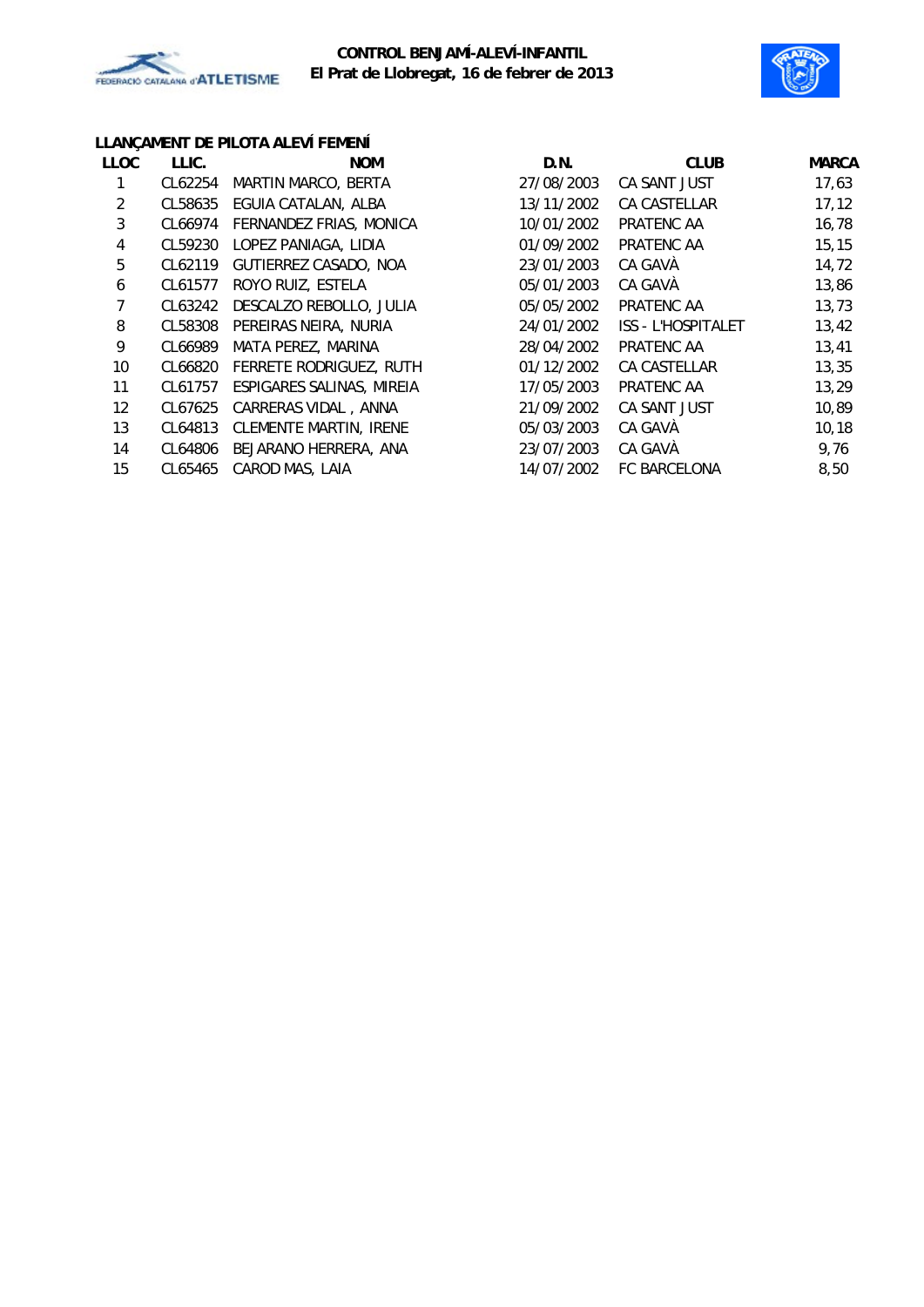



### **1000 METRES LLISOS BENJAMÍ MASCULÍ**

| <b>LLOC</b>    | LLIC.   | <b>NOM</b>                        | D.N.       | <b>CLUB</b>            | <b>MARCA</b> |
|----------------|---------|-----------------------------------|------------|------------------------|--------------|
| 1              | CL62252 | HURTADO RODRIGUEZ, OSCAR          | 13/10/2004 | CA SANT JUST           | 3,46,3       |
| $\overline{2}$ | CL62549 | VILLALONGA MARTINEZ, RUBEN        | 05/02/2004 | CA VILADECANS          | 3,54,9       |
| 3              | CL66962 | ACEVEDO CAMPOS, UNAI              | 08/08/2004 | PRATENC AA             | 3,58,1       |
| 4              | CL62117 | GOYARD, GUILHEM                   | 25/03/2004 | CA GAVÀ                | 3,58,8       |
| 5              | CL66988 | MATA PEREZ, LUCAS                 | 22/02/2005 | PRATENC AA             | 4,02,1       |
| 6              | CL64226 | <b>BOURY CEBRIAN, OMAR</b>        | 04/01/2005 | CA GAVÀ                | 4, 10, 3     |
| $\overline{7}$ | CL64735 | LEDESMA BUSCART, BERNAT           | 01/06/2004 | <b>AVINENT MANRESA</b> | 4, 11, 1     |
| 8              | CL66964 | BARRIENTOS GARCIA, OSCAR          | 02/11/2004 | PRATENC AA             | 4, 13, 2     |
| 9              | CL65476 | PEREZ ROSENDO, LLUIS              | 13/09/2004 | FC BARCELONA           | 4,14,6       |
| 10             | CL65458 | ALVAREZ PAIDAL, ALEX              | 23/11/2004 | FC BARCELONA           | 4, 15, 1     |
| 11             | CL64841 | TRILLES SANCHEZ, JULIO            | 15/03/2005 | CA GAVÀ                | 4, 16, 2     |
| 12             | CL64229 | CUBEDO MACIAN, JOSEP              | 14/08/2005 | CA GAVÀ                | 4, 16, 7     |
| 13             | CL64228 | CHERTA CORONA, MARCOS             | 20/07/2005 | CA GAVÀ                | 4,28,2       |
| 14             | CL63764 | ANDRES VILA, IKER                 | 19/09/2005 | <b>CA MOLLET</b>       | 4, 29, 3     |
| 15             | CL65776 | GIL LEZCANO, ELOI                 | 19/01/2005 | JA MONTCADA            | 4,40,1       |
| 16             | CL63247 | MOGAS MORALES, ORIOL              | 10/09/2004 | PRATENC AA             | 4,50,1       |
| 17             | CL63912 | ABAD MUÑOZ, YERAI                 | 07/11/2004 | CA GAVÀ                | 5,09,8       |
| 18             | CL66992 | MONTES ARROYO, MARCO              | 09/05/2005 | PRATENC AA             | 5, 29, 1     |
|                |         |                                   |            |                        |              |
|                |         | 1000 METRES MARXA BENJAMÍ MASCULÍ |            |                        |              |
| <b>LLOC</b>    | LLIC.   | <b>NOM</b>                        | D.N.       | <b>CLUB</b>            | <b>MARCA</b> |
| $\mathbf{1}$   |         | CL62117 GOYARD, GUILHEM           | 25/03/2004 | CA GAVÀ                | 7,45,7       |
| $\overline{2}$ | CL64226 | <b>BOURY CEBRIAN, OMAR</b>        | 04/01/2005 | CA GAVÀ                | 8, 16, 2     |
| $\overline{3}$ |         | CL64228 CHERTA CORONA, MARCOS     | 20/07/2005 | CA GAVÀ                | 8, 16, 3     |
|                |         |                                   |            |                        |              |
|                |         | SALT D'ALÇADA BENJAMÍ MASCULÍ     |            |                        |              |
| <b>LLOC</b>    | LLIC.   | <b>NOM</b>                        | D.N.       | <b>CLUB</b>            | <b>MARCA</b> |
| $\mathbf{1}$   |         | CL64226 BOURY CEBRIAN, OMAR       | 04/01/2005 | CA GAVÀ                | 0,95         |
| $\overline{2}$ | CL66964 | BARRIENTOS GARCIA, OSCAR          | 02/11/2004 | PRATENC AA             | 0,95         |
| $\mathbf{3}$   | CL65763 | ROFES ROMERO, MARC                | 04/09/2004 | CA MOLLET              | 0,95         |
| $\overline{4}$ |         | CL66962 ACEVEDO CAMPOS, UNAI      | 08/08/2004 | PRATENC AA             | 0,90         |
| 5              | CL65476 | PEREZ ROSENDO, LLUIS              | 13/09/2004 | FC BARCELONA           | 0,90         |
| 6              | CL64841 | TRILLES SANCHEZ, JULIO            | 15/03/2005 | CA GAVÀ                | 0,90         |
| 7              | CL66988 | MATA PEREZ, LUCAS                 | 22/02/2005 | PRATENC AA             | 0,90         |
| 8              | CL65366 | <b>GARCIA FRANCH, ADRIA</b>       | 25/11/2005 | <b>AVINENT MANRESA</b> | 0,80         |
| 9              | CL62117 | GOYARD, GUILHEM                   | 25/03/2004 | CA GAVÀ                | 0,85         |
|                | CL64735 | LEDESMA BUSCART, BERNAT           | 01/06/2004 | <b>AVINENT MANRESA</b> | 0,85         |
| 11             | CL63247 | MOGAS MORALES, ORIOL              | 10/09/2004 | PRATENC AA             | 0,80         |
| 12             | CL63764 | ANDRES VILA, IKER                 | 19/09/2005 | CA MOLLET              | 0,80         |
| 13             | CL66992 | MONTES ARROYO, MARCO              | 09/05/2005 | PRATENC AA             | 0,80         |
|                | CL63912 | ABAD MUÑOZ, YERAI                 | 07/11/2004 | CA GAVÀ                | 0,80         |
| 15             | CL65458 | ALVAREZ PAIDAL, ALEX              | 23/11/2004 | FC BARCELONA           | 0,75         |
|                | CL64228 | CHERTA CORONA, MARCOS             | 20/07/2005 | CA GAVÀ                | 0,75         |
|                | CL64229 | CUBEDO MACIAN, JOSEP              | 14/08/2005 | CA GAVÀ                | 0,75         |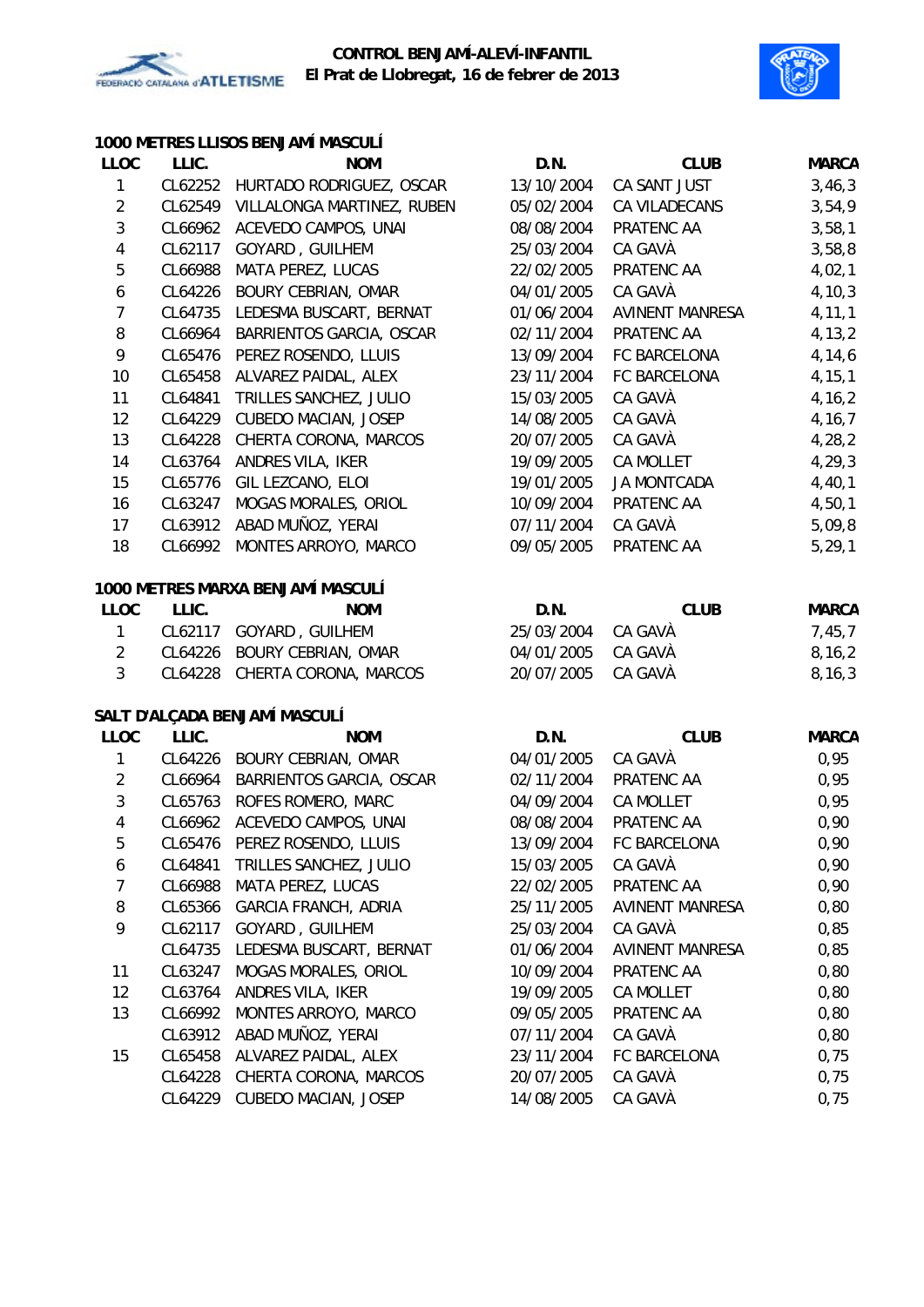

### **CONTROL BENJAMÍ-ALEVÍ-INFANTIL El Prat de Llobregat, 16 de febrer de 2013**



### **1000 METRES LLISOS BENJAMÍ FEMENÍ**

| <b>LLOC</b>             |       | LLIC.                        | <b>NOM</b>                         | D.N.       | <b>CLUB</b>            | <b>MARCA</b> |
|-------------------------|-------|------------------------------|------------------------------------|------------|------------------------|--------------|
| $\mathbf 1$             | 66804 | CL66804                      | ALARCON GARCIA, CLAUDIA            | 12/01/2004 | CA CASTELLAR           | 3,45,9       |
| $\overline{c}$          | 60887 | CL60887                      | MOIX FALIP, NURIA                  | 08/03/2005 | CA IGUALADA            | 4,02,9       |
| 3                       | 63787 | CL63787                      | MULERO MATOS, IRATXE               | 25/05/2004 | CA MOLLET              | 4,07,8       |
| 4                       | 65945 | CL65945                      | NUÑEZ SANCHEZ, NEUS                | 05/06/2005 | CA VILADECANS          | 4, 12, 0     |
| 5                       | 63243 | CL63243                      | GARCIA VEGAS, DAINARA              | 30/09/2004 | PRATENC AA             | 4,16,9       |
| 6                       | 62193 | CL62193                      | TRAPE BERENGUER, AINA              | 23/02/2004 | <b>AVINENT MANRESA</b> | 4, 22, 4     |
| 7                       | 62165 | CL62165                      | CASAS CAUBA, MARINA                | 22/01/2004 | <b>AVINENT MANRESA</b> | 4,28,8       |
| 8                       | 65457 | CL65457                      | ALVAREZ PAIDAL, AINA               | 23/11/2004 | FC BARCELONA           | 4, 30, 1     |
| 9                       | 67002 | CL67002                      | VILLACAMPA VELASCO, HELENA         | 30/09/2004 | PRATENC AA             | 4,30,7       |
| 10                      | 63246 | CL63246                      | MERINO SANTIAGO, PAULA             | 16/04/2004 | PRATENC AA             | 4, 32, 5     |
| 11                      | 67628 | CL67628                      | SANCHEZ ROMERO, EMMA               | 22/02/2004 | CA SANT JUST           | 4, 36, 3     |
| 12                      | 67000 | CL67000                      | SOLE JARA, JUDITH                  | 25/10/2005 | PRATENC AA             | 4,44,6       |
| 13                      | 67659 | CL67659                      | MCGRATH BENITO, MOIRA              | 10/01/2004 | CA GAVÀ                | 4,49,0       |
| 14                      | 65473 | CL65473                      | HERNANDEZ GOMEZ, AINA              | 17/03/2005 | FC BARCELONA           | 5,49,1       |
|                         |       |                              | 1000 METRES MARXA BENJAMÍ FEMENÍ   |            |                        |              |
| <b>LLOC</b>             |       | LLIC.                        | <b>NOM</b>                         | D.N.       | <b>CLUB</b>            | <b>MARCA</b> |
| $\mathbf{1}$            | 67659 | CL67659                      | MCGRATH BENITO, MOIRA              | 10/01/2004 | CA GAVÀ                | 7,19,6       |
| $\overline{2}$          | 66999 | CL66999                      | SOLANA FRIAS, ANDREA               | 15/09/2005 | PRATENC AA             | 7,19,7       |
| 3                       | 65784 | CL65784                      | MATA LOPEZ, MARTA                  | 31/12/2004 | JA MONTCADA            | 7,33,8       |
| 4                       | 64102 | CL64102                      | MUÑOZ MOLINA, JULIA                | 06/02/2004 | CA CASTELLAR           | 7,35,7       |
| 5                       | 66978 | CL66978                      | GINESTAR FERNANDEZ, EMMA           | 27/07/2004 | PRATENC AA             | 7,56,9       |
| 6                       | 66969 | CL66969                      | DOMINGUEZ FERRER, LLUM             | 14/12/2005 | PRATENC AA             | 8,04,4       |
|                         |       | SALT D'ALÇADA BENJAMÍ FEMENÍ |                                    |            |                        |              |
| <b>LLOC</b>             |       | LLIC.                        | <b>NOM</b>                         | D.N.       | <b>CLUB</b>            | <b>MARCA</b> |
| 1                       | 63787 | CL63787                      | MULERO MATOS, IRATXE               | 25/05/2004 | CA MOLLET              | 1,03         |
| $\overline{\mathbf{c}}$ | 62165 | CL62165                      | CASAS CAUBA, MARINA                | 22/01/2004 | <b>AVINENT MANRESA</b> | 1,00         |
| 3                       | 62193 | CL62193                      | TRAPE BERENGUER, AINA              | 23/02/2004 | <b>AVINENT MANRESA</b> | 1,00         |
| 4                       | 60887 | CL60887                      | MOIX FALIP, NURIA                  | 08/03/2005 | CA IGUALADA            | 1,00         |
| 5                       | 65466 | CL65466                      | CARRASCO PEREZ, MARTINA            | 10/06/2004 | FC BARCELONA           | 0,95         |
| 6                       | 65945 | CL65945                      | NUÑEZ SANCHEZ, NEUS                | 05/06/2005 | CA VILADECANS          | 0,95         |
| 7                       | 64102 | CL64102                      | MUÑOZ MOLINA, JULIA                | 06/02/2004 | CA CASTELLAR           | 0,95         |
| 8                       | 66804 | CL66804                      | ALARCON GARCIA, CLAUDIA            | 12/01/2004 | CA CASTELLAR           | 0,95         |
| 9                       | 63243 |                              | CL63243 GARCIA VEGAS, DAINARA      | 30/09/2004 | PRATENC AA             | 0,90         |
| 10                      | 67002 |                              | CL67002 VILLACAMPA VELASCO, HELENA | 30/09/2004 | PRATENC AA             | 0,85         |
| 11                      | 65457 | CL65457                      | ALVAREZ PAIDAL, AINA               | 23/11/2004 | FC BARCELONA           | 0,85         |
| 12                      | 63246 | CL63246                      | MERINO SANTIAGO, PAULA             | 16/04/2004 | PRATENC AA             | 0,80         |
| 12                      | 66544 | CL66544                      | HERNANDEZ MARTIN, AINA             | 16/06/2005 | MARTORELL AC           | 0,80         |
| 14                      | 67659 | CL67659                      | MCGRATH BENITO, MOIRA              | 10/01/2004 | CA GAVÀ                | 0,80         |
| 15                      | 66978 | CL66978                      | GINESTAR FERNANDEZ, EMMA           | 27/07/2004 | PRATENC AA             | 0,75         |
| 16                      | 67000 | CL67000                      | SOLE JARA, JUDITH                  | 25/10/2005 | PRATENC AA             | 0,75         |
|                         | 66969 | CL66969                      | DOMINGUEZ FERRER, LLUM             | 14/12/2005 | PRATENC AA             | <b>NULS</b>  |
|                         | 66999 | CL66999                      | SOLANA FRIAS, ANDREA               | 15/09/2005 | PRATENC AA             | <b>NULS</b>  |
|                         | 67749 | CL67749                      | SOTILLOS HERITSCH, MIREIA          | 22/11/2005 | AE S.ANDREU BARCA      | <b>NULS</b>  |